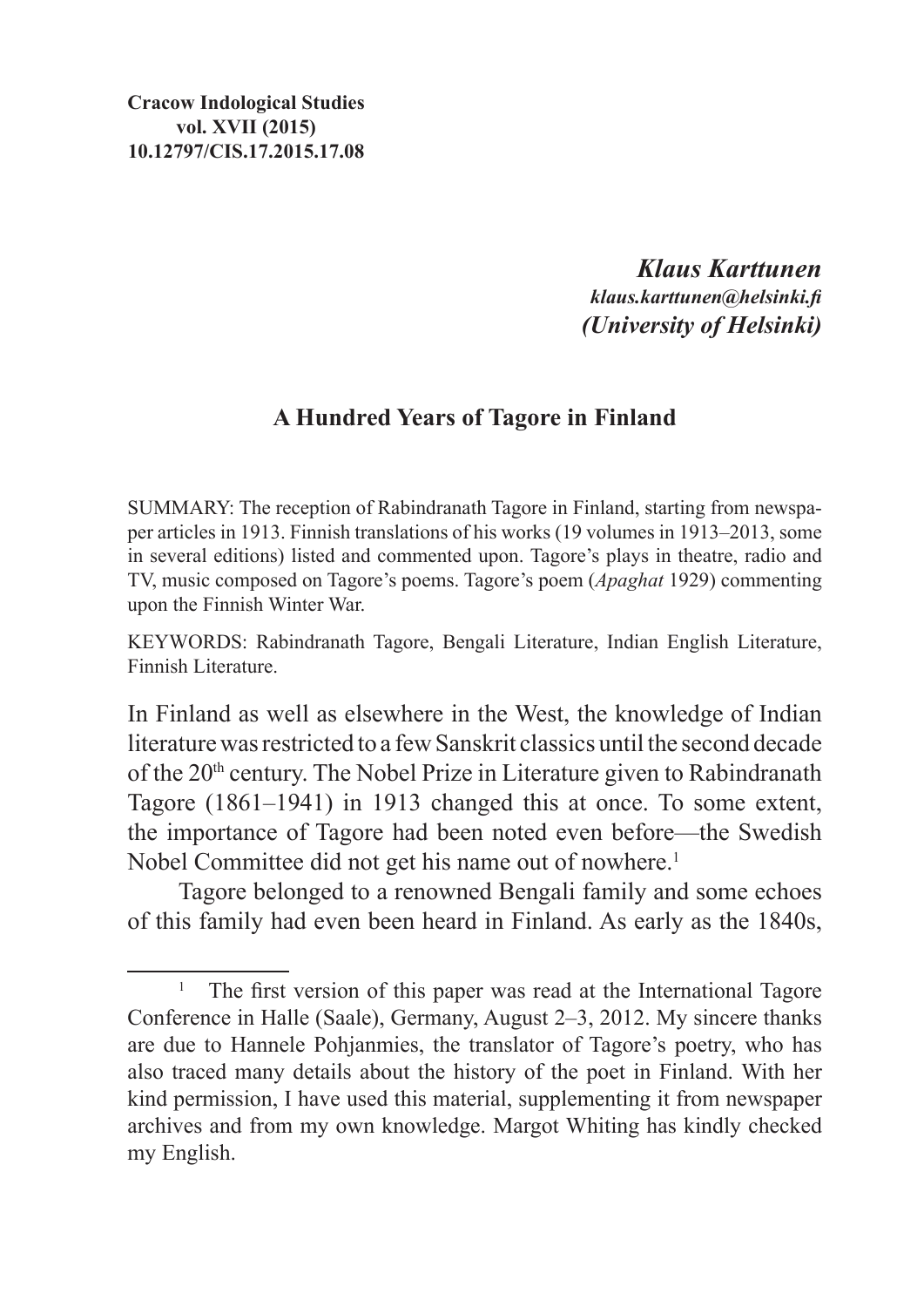the Swedish-language press of Finland wrote about Dwarka Nath Tagore's (Rabindranath's grandfather's) visit to England and in the 1880s, we find a number of articles about the musician Sourindro Mohan Tagore (distant cousin). In 1909 the Finnish translation of an English account of the wedding of Rabindranath's niece, Indira Tagore, to Pramatha Chaudhuri was published in several local newspapers. In 1910 several appreciative articles, again based on English sources, noted the art of Abanindranath Tagore (another cousin).<sup>2</sup>

Hannele Pohjanmies has found what seems to be the first mention of Rabindranath in theFinnish press. Itwas published in*Helsingin Sanomat*, one of the leading newspapers in Finland, in the summer of 1913, a few months before the Nobel prize (November 1913). The occasion of the news was the concert tour of *Suomen laulu* ('Finland's Song'), a Finnish mixed chorus, to London. One of their concerts was attended by 'Tagore, the most famous poet of India and a fine connoisseur of music'. Soon after this, came the news from Stockholm which aroused great curiosity about Tagore. The press answered with articles and secondary translations of some poems, taken from the Swedish and German press. But the public wanted more and soon got it in the form of the first Finnish translation:

— *Puutarhuri.* Suorasanaisia runoelmia. Finnish transl. by Eino Leino. Helsinki: Kirja 1913. 120 p., 2. ed. 1924, new ed. together with *Sādhanā*. Otava, Seitsentähdet 1967; < *The Gardener*. 1913.

Four years later it was followed by another small volume:

— *Uhrilauluja*. Finnish transl. by Eino Leino. Helsinki: Kirja 1917. 118 p., new ed. *Lauluja*. WSOY 1989, facsimile reprint of the original edition 2005; < *Gitanjali. Song Offerings*. 1912 (< Be. *Gītāñjali*. 1910).

<sup>2</sup> This kind of information is now easily found through the portals *Historiallinen sanomalehtikirjasto 1771–1910* (Historical Newspaper Library – http:// digi.kansalliskirjasto.fi/sanomalehti/secure/main.html) and a parallel system for journals and magazines, created and maintained by the National Library of Finland.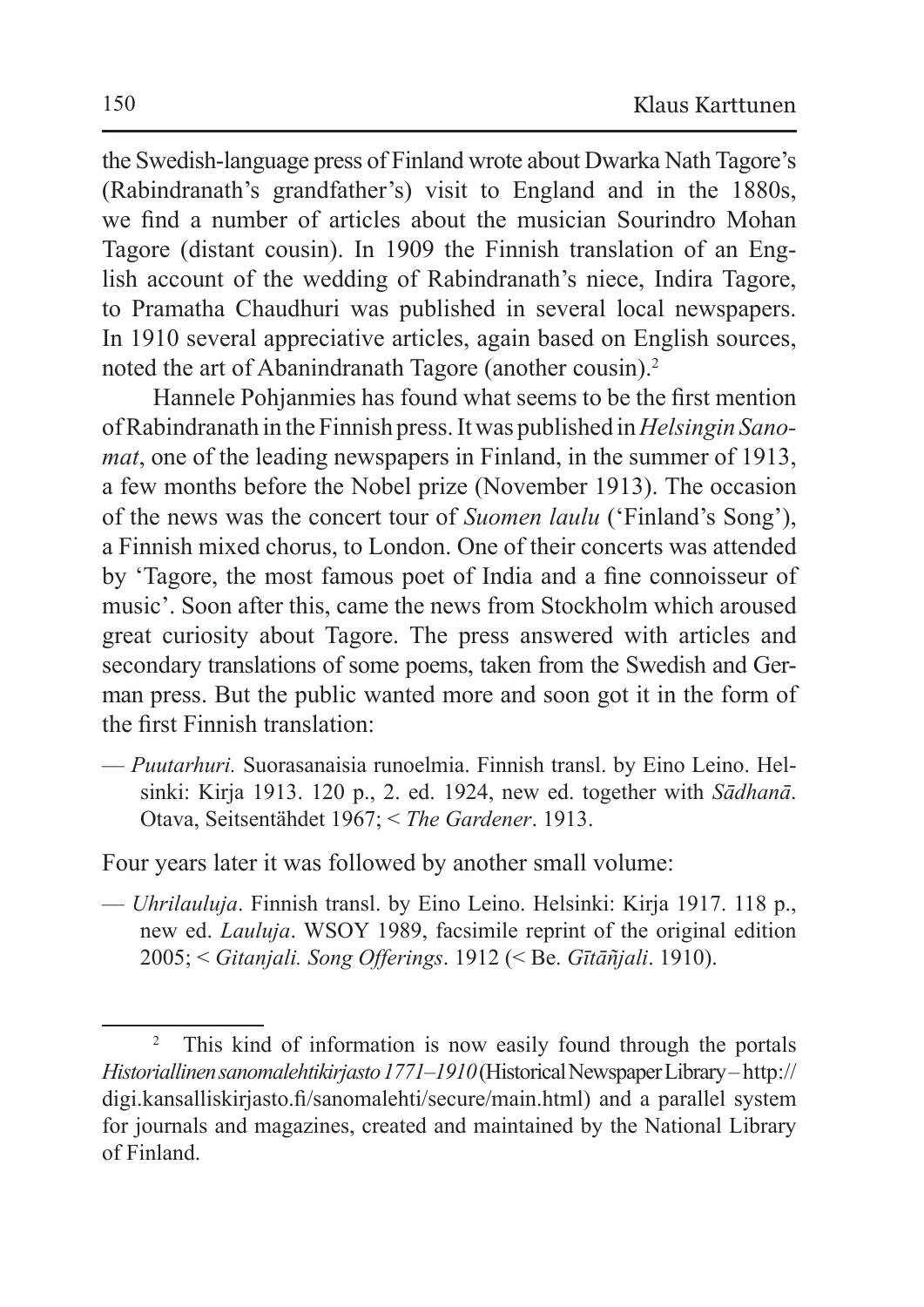The translator of these two volumes was Eino Leino (1878–1926). He was and still is one of the most popular Finnish poets. He was also active and much appreciated as a translator—his bibliography includes works by Goethe, Schiller, Corneille and Racine and the whole *Divina Commedia* of Dante, still a very readable version. But he had difficulties with Tagore. The problem was simply his poor command of English (and perhaps also his poet's drinking habits). Fortunately, he had formed a close relation with the talented poetess, L. Onerva (*nom-de-plume* of Hilja Onerva Lehtinen, 1882–1972). She knew English and could help Leino with his work. Later on, she also wrote his biography (1932). To Leino's credit, it must be said that in the preface to *Puutarhuri* he openly spoke of his difficulties and of his need for help. In one respect, however, time was different. In 1914 Onerva published a very positive critic of Leino's *Gardener*.

The Finnish *Gardener* appeared in December 1913, just a month after the news of the Nobel prize (14.11.1913). It seems thus very likely that the decision to publish Tagore in Finnish had been made before the news. Nevertheless, traces of hurry and linguistic difficulties can be seen in the translations. Fortunately for the Finnish public, this was not the end of our acquaintance with the Bengali laureate. In the 1920s, a large publishing house in Helsinki decided to publish a whole series of Tagore's works, translated from English into Finnish by one of the best translators of the time:

- *Haaksirikko*. Helsinki: Otava 1922. 477 p.; < *The Wreck*. 1921 (< *Naukā-dubī*. 1905).
- *Koti ja maailma*. Helsinki: Otava 1922, 2. ed. 1937; < *The Home and The World*. 1916 (< *Ghare bāhire*. 1916).
- *Ahnaat paadet ynnä muita kertomuksia*. Helsinki: Otava 1923. 235 p. < *The Hungry Stones and Other Stories*. 1916.
- *Elämäni muistoja*. Helsinki: Otava 1923. 296 p. < *My Reminiscences*. 1917 (< *Jīban smṛti*. 1912).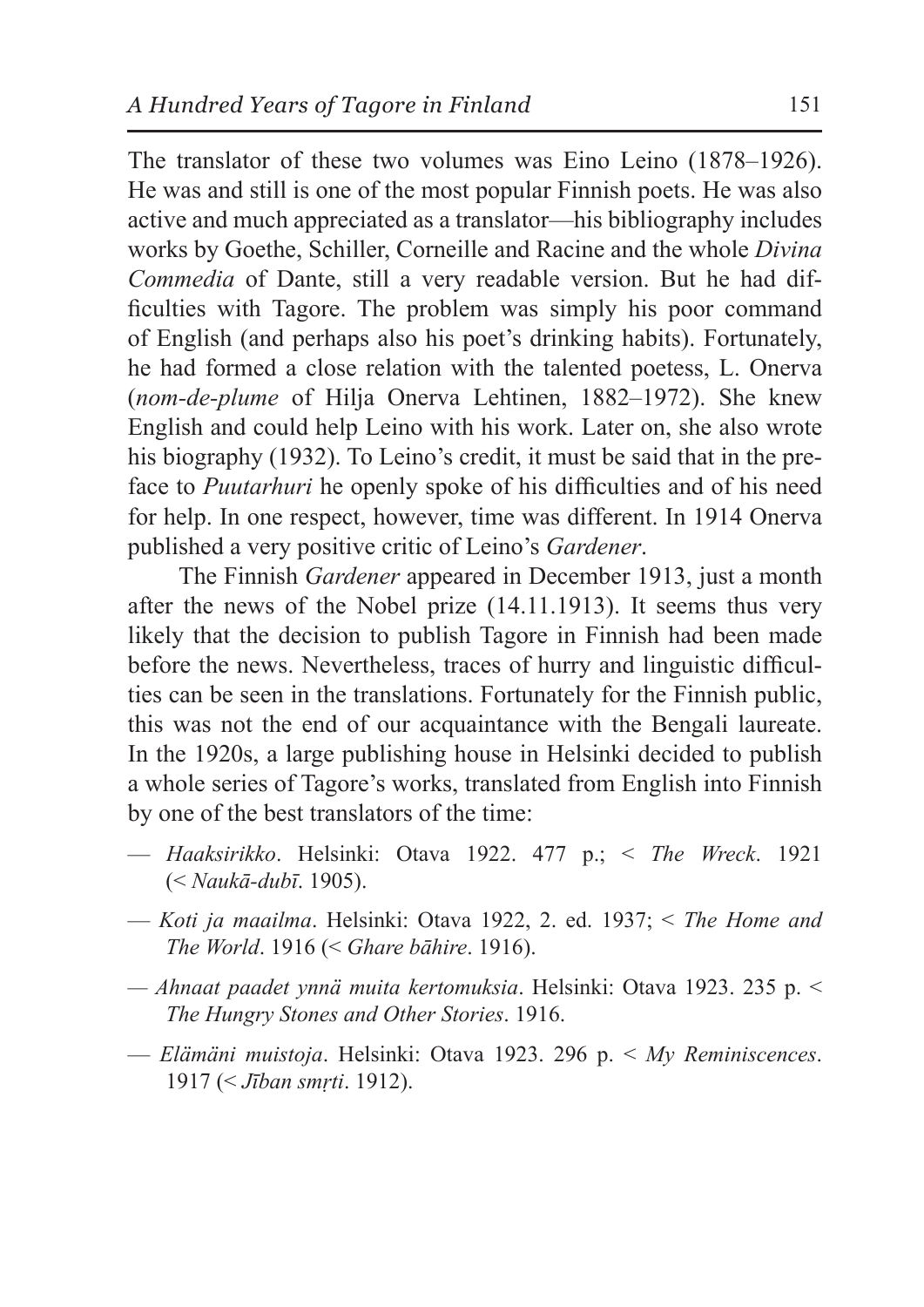- *Pimeän kammion kuningas ja muita draamoja*. Helsinki: Otava 1924. 432 p. < *The King of the Dark Chamber and Other Plays*. 1914 (< *Rājā*. 1910).
- *Gora.* 1–2. Helsinki: Otava. 323+308 p. 1925 < *Gora*. 1910 (< *Gorā*. 1907–09).
- *Sādhanā. Elämän oleellistaminen*. Helsinki: Otava 1926. 155 p., new ed. together with *Puutarhuri.* Otava, Seitsentähdet 1967, < *Sadhana: The Realisation of Life*. 1913.
- *Persoonallisuus*. Helsinki: Otava 1928. 158 p. < *Personality*. 1917 (lectures in  $U.S.A.$ ). $3$

The translator of these seven volumes was Juho August Hollo (1885–1967). Later on, he was professor and scholar of paedagogics, but in his earlier years, he was also a critic and very productive translator. The list of his translations is very long, including, for instance, names such as Cervantes, Anatole France, Flaubert, Stendhal, Voltaire, Dickens, Swift, Goethe, Dostoyevsky, Tolstoy, Hamsun, and Nietzsche. As always, Hollo took his work with Tagore very seriously. He tried to learn about the features of Indian society less familiar to his readership and to explain them in footnotes.

The press reviews of these translations was usually very positive and the publisher did not hesitate to print a rather large number of copies, in different bindings. Thus it was not difficult for me as a student in the 1970s—when Tagore was no longer considered fashionable to collect them all at a reasonable price from antiquarian bookshops.

The small collection of Finnish newspaper articles from the 1920s and 1930s made by Hannele Pohjanmies shows that Tagore was continuously considered important. His travels, state of health, birthdays and finally his death were duly noted in the Finnish press. A perusal of magazines and journals will contribute more material.

All Finnish titles are direct translations of the English ones except *Elämäni muistoja* (Reminiscenses of my life), which comes closer to the Bengali original.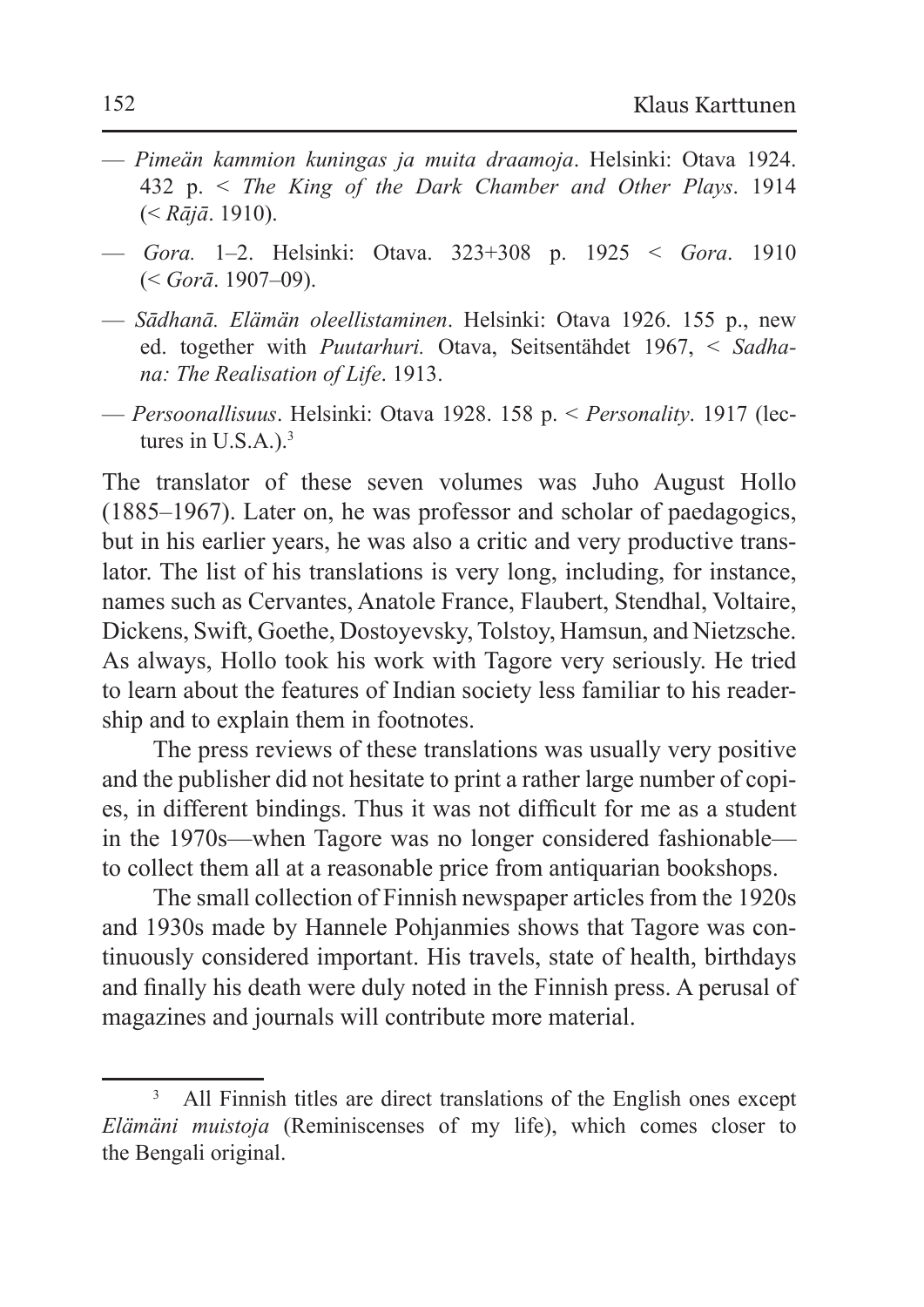After 1928, there was a long pause in Tagore translations, although some of the earlier ones appeared in new editions as indicated above, testifying to a continuous interest in Tagore, but only the new millennium has witnessed a real renaissance of Tagore in Finland. Before that, there was one little-known translation (I heard of it myself only many years later) made by a reliable professional translator of non-fiction:

— *Ihmiskunnan uskonto*. Finnish transl. by Heikki Eskelinen. Helsinki: Biokustannus 1990. 121 p.; < *The Religion of Man*. 1931.

The next step was a collection of Tagore's aphorisms:

— *Villilintuja: elämänviisautta*. Finnish transl. by Pertti Seppälä. Helsinki: Memfis Books 2002. 103 p.; < *Stray Birds*. 1916.

The translator is a Sinologist who has translated a number of Chinese classics, but also studied some Bengali.

During the last thirteen years, Hannele Pohjanmies has been active in translating Tagore's poetry from English. She has already published seven volumes.

- *Rakkauden laulu*. Helsinki: Kirjapaja 2002. 63 p.; selected from *Fruit-Gathering, Lover's Gift* and *Fireflies*.
- *Rakkauden lahja*. Helsinki: Memfis Books 2006. 63 p.; selected from *Lover's Gift and Crossing*. 1918, and other collections.
- *Hedelmätarha*. Helsinki: Memfis Books 2007. 151 p.; selected from *Fruit-Gathering*. 1916, and other collections.
- *Tähtitaivaan runot*. Helsinki: Memfis Books 2008. 202 p.; < *Poems*. 1942.
- *Toiselle rannalle*. Helsinki: Kirjapaja 2009. 64 p.; < *Crossing*. 1918.
- *Kuukeinu*. Helsinki: Therapeia-säätiö 2010. 60 p.; < *The Crescent Moon*. 1913.
- *Gitanjali*.. Helsinki: Basam Books 2013. 182 p.

However, the picture of Tagore in Finland is not complete with translations published in print. Tagore was also a dramatist.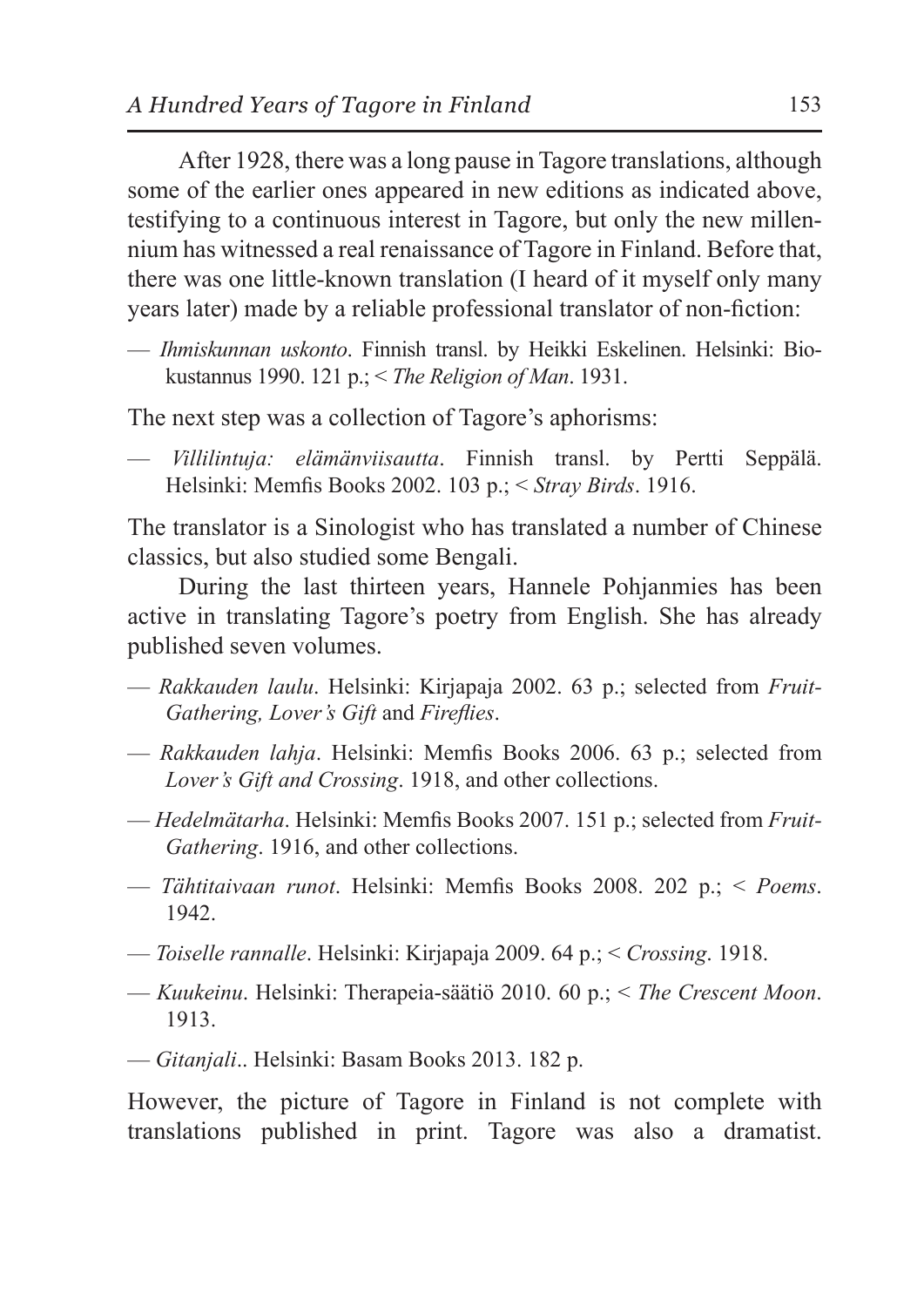According to Pohjanmies, the Finnish public first became acquainted with Tagore as a dramatist through the Finnish Broadcasting Company. "Kuningas ja kuningatar",4 acted by the staff of Finnish National Theatre, aired on radio in 1932. Six years later, it was the turn of "Post Office",<sup>5</sup> the text translated by Huugo Jalkanen (1880–1960, a less known poet) and directed by Markus Rautio (1891–1973), whom all older Finnish people remember as "Uncle Markus" from his popular children's radio programs produced from 1926–56. In 1939, the Finnish Broadcasting Company aired the same piece in Swedish, and the Finnish recording was aired again in 1952. From Hollo's translation, "Malini" was produced as a radio drama in 1961. In October 1961, to celebrate Tagore's centenary, a group of young students performed the "Valmiki Pratibha" (1881) in Helsinki, and two years later it was also seen on Finnish TV. Pohjanmies has also found details of a number of recitals of Tagore's poems. Two more recent theatre performances must still be mentioned. In 1990–91, Voionmaan Opisto near Tampere presented "Uhri"),<sup>6</sup> directed by Jorma Markkula, and in 2001, the TAVI-theatre in Helsinki produced "Tsitra" (Chitra 1914), directed by Timo Päivänsalo.

In addition to theatre performances and poetry recitals, Tagore's centenary was also noted in other ways—here I again refer to H. Pohjanmies' studies. One of the leading Finnish newspapers published a long and well-informed article on Tagore by Eino Krohn (1902–1987), the professor of comparative literature, and another on his art by the art historian Sakari Saarikivi (1911–1985).

The melodious poetry of Tagore has inspired many Western composers. To take an example, no less than ten Italian composers have set Tagore poems to music: Franco Alfano, Alfredo Casella, Vincenzo Davico, Guido Laccetti, Renzo Massarani, Leopoldo Mugnone, Giacomo Orefice, Salvatore Messina, Ottorino Respighi, and,

<sup>4</sup> "King and Queen".

<sup>5</sup> *Postitoimisto* < *The Post-Office*. 1914 < *Ḍāk ghar*. 1912.

<sup>6</sup> *The Sacrifice*. 1917 < *Bisarjjan*. 1890.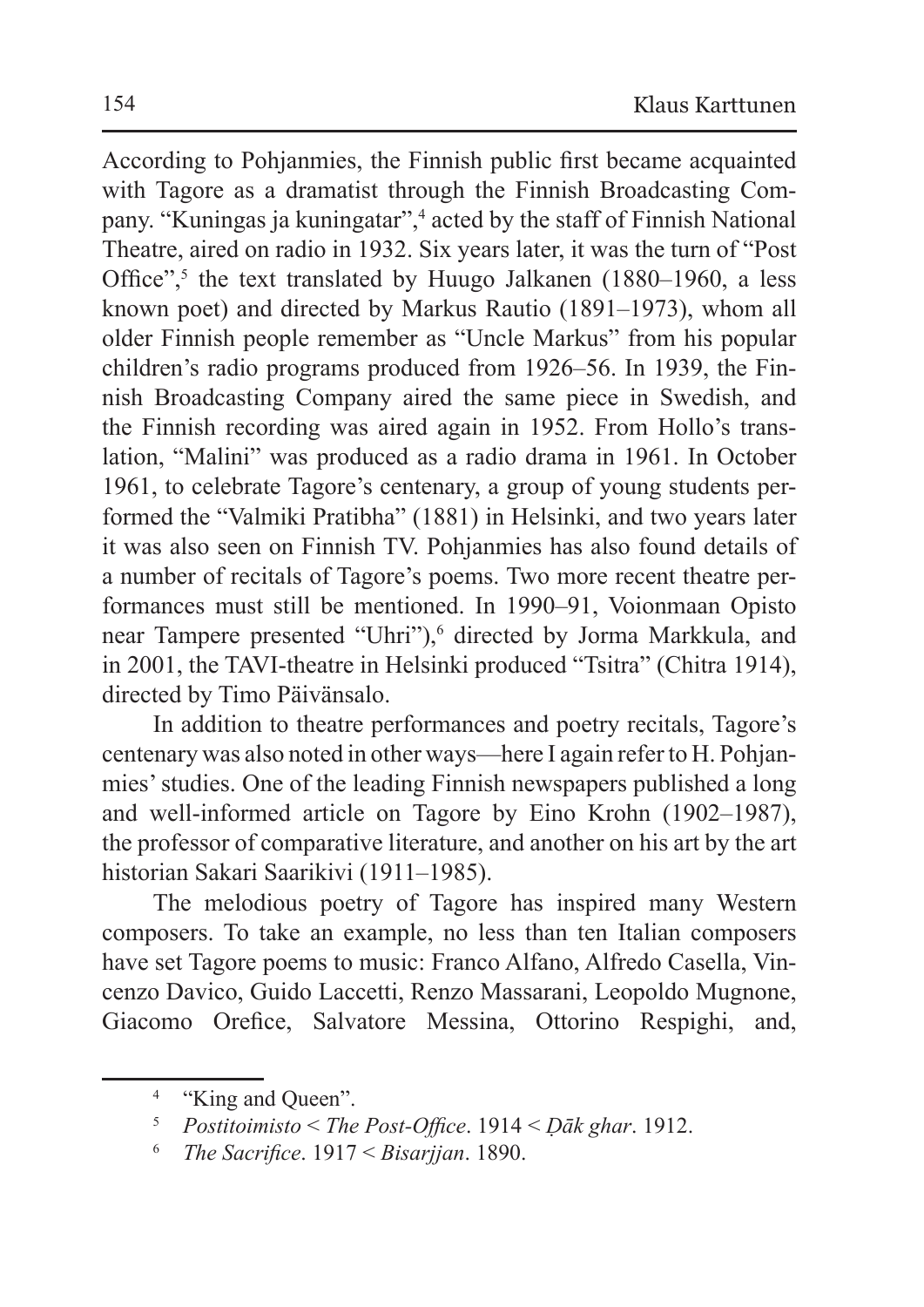Guglielmo Zuelli.<sup>7</sup> In Finland, Erkki Melartin (1875–1937) composed music for four poems of Tagore in 1914–18 (three with Swedish, one with Finnish text). Pohjanmies lists a number of more recent compositions by Finnish composers on Tagore's texts: Eeli Kivinen (1977), Hannu Virtanen (1993), Merja Ikkelä (2006), Minna Leinonen (2009) and Arto Koskinen (2010).

In many Western countries, Tagore's name is also connected with the academic tradition of Indology. Think, for instance, of F. Belloni-Filippi and Vincenz Lesný. In Finland, the Indological tradition was rather thin. The only Professor of Sanskrit, Julio Natanael Reuter (1863–1967) sent a congratulation in Sanskrit on the occasion of Tagore's 70th birthday celebration. His student Eino Wälikangas (1889–1960) wrote a brief, but informative article on Tagore in the first Finnish encyclopedia in 1917.<sup>8</sup> Another of Reuter's students, Hugo Valvanne (1894–1961) published a long essay on Tagore in 1918 in one of the leading Finnish cultural journals.<sup>9</sup>

I would like to conclude my brief survey by pointing out that Tagore himself did not forget Finland. On one of the darkest moments in my country's history, he wrote the poem entitled *Apaghat* (1939, published 1940):<sup>10</sup>

*All around the maze of winding paths in the wood, bhati-flowers Have come to bloom Their scent dispensing the balm of Chaitra. From a nearby jarul tree A koel-bird strains its voice in dull, demented melody. A telegram comes then: "Finland pounded by Soviet bombs."*

<sup>7</sup> Cimino & Scialpi 1974: 180–182.

<sup>8</sup> Wälikangas 1917: 1061–63, republished in the revised edition: *Tietosanakirja* 13, 1937: 439f.

<sup>9</sup> Valvanne 1918: 230–244.

<sup>10</sup> Translated by W. Radice (Tagore 1985: 118f).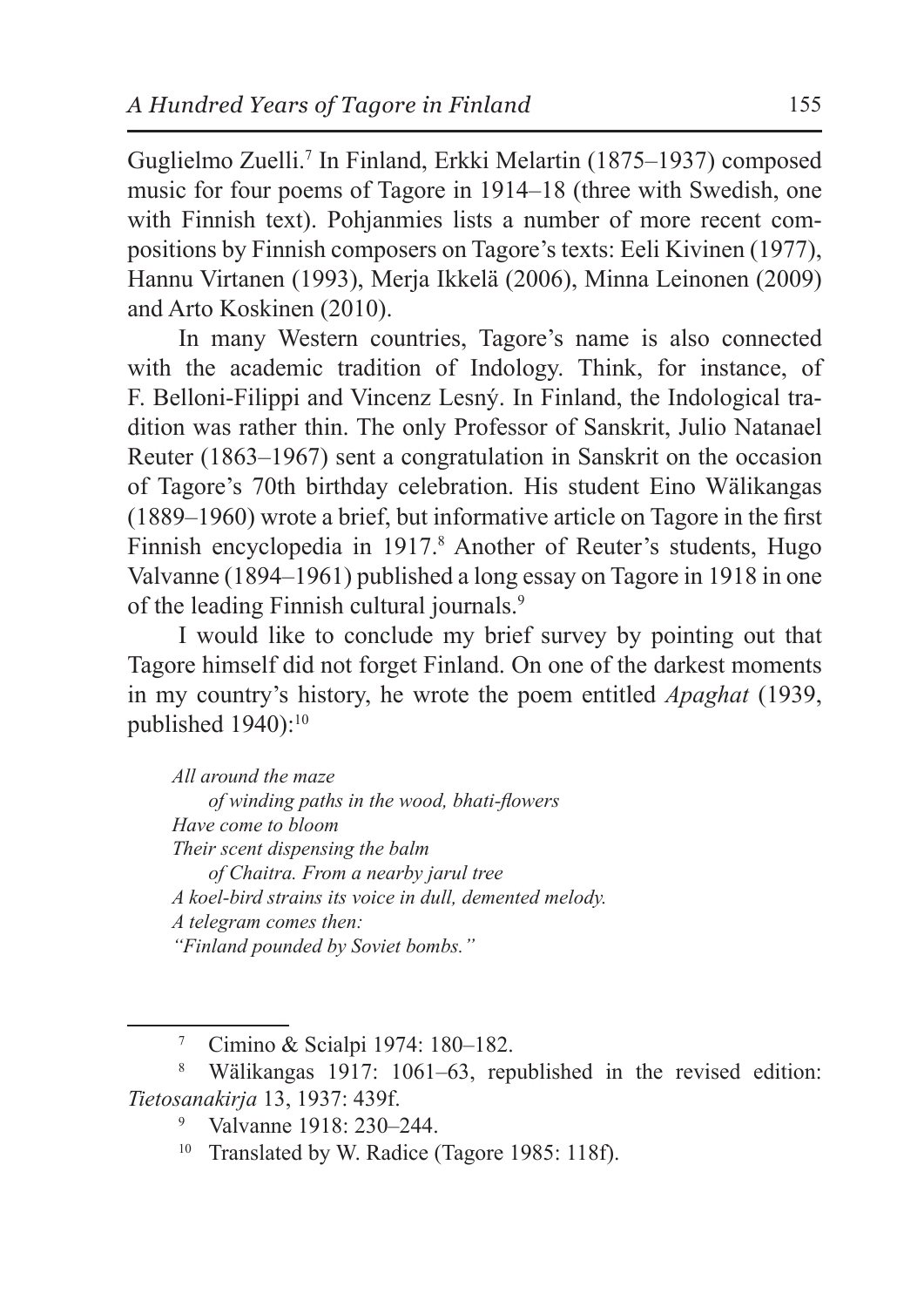## **Bibliography:**

- Cimino R. M. & Fr. Scialpi. 1974. *India and Italy*. Exhibition organized in collaboration with the Archaeological Survey of India and the Indian Council for Cultural Relations. Rome: IsMEO: 180–182.
- Tagore, Rabindranath. 1917. *Uhrilauluja*. Finnish transl. by Eino Leino. Helsinki: Kirja. 118 p.; new ed. *Lauluja*. WSOY 1989, facsimile reprint of the original edition 2005.
- Tagore, Rabindranath. 1922. *Haaksirikko*. Finnish transl. by Juho August Hollo. Helsinki: Otava. 477 p.
- Tagore, Rabindranath. 1922 (2nd ed. 1937). *Koti ja maailma*. Finnish transl. by Juho August Hollo. Helsinki: Otava.
- Tagore, Rabindranath. 1923. *Ahnaat paadet ynnä muita kertomuksia*. Finnish transl. by Juho August Hollo. Helsinki: Otava. 235 p.
- Tagore, Rabindranath. 1923. *Elämäni muistoja*. Finnish transl. by Juho August Hollo. Helsinki: Otava. 296 p.
- Tagore, Rabindranath. 1924. *Pimeän kammion kuningas ja muita draamoja*. Finnish transl. by Juho August Hollo. Helsinki: Otava. 432 p.
- Tagore, Rabindranath. 1924. *Puutarhuri.* Suorasanaisia runoelmia. Finnish transl. by Eino Leino. Helsinki: Kirja 1913. 120 p.; 2<sup>nd</sup>. ed. 1924, new ed. together with *Sādhanā*. Otava, Seitsentähdet 1967.
- Tagore, Rabindranath. 1925. *Gora.* 1–2. Finnish transl. by Juho August Hollo. Helsinki: Otava. 323+308 p.
- Tagore, Rabindranath. 1926. *Sādhanā. Elämän oleellistaminen*. Finnish transl. by Juho August Hollo. Helsinki: Otava.155 p.; new ed. together with *Puutarhuri*, Otava, Seitsentähdet 1967.
- Tagore, Rabindranath. 1928. *Persoonallisuus*. Finnish transl. by Juho August Hollo. Helsinki: Otava. 158 p.
- Tagore, Rabindranath. 1985. *Selected Poems*. New York: Penguin.
- Tagore, Rabindranath. 1990. *Ihmiskunnan uskonto*. Finnish transl. by Heikki Eskelinen. Helsinki: Biokustannus 1990. 121 p.